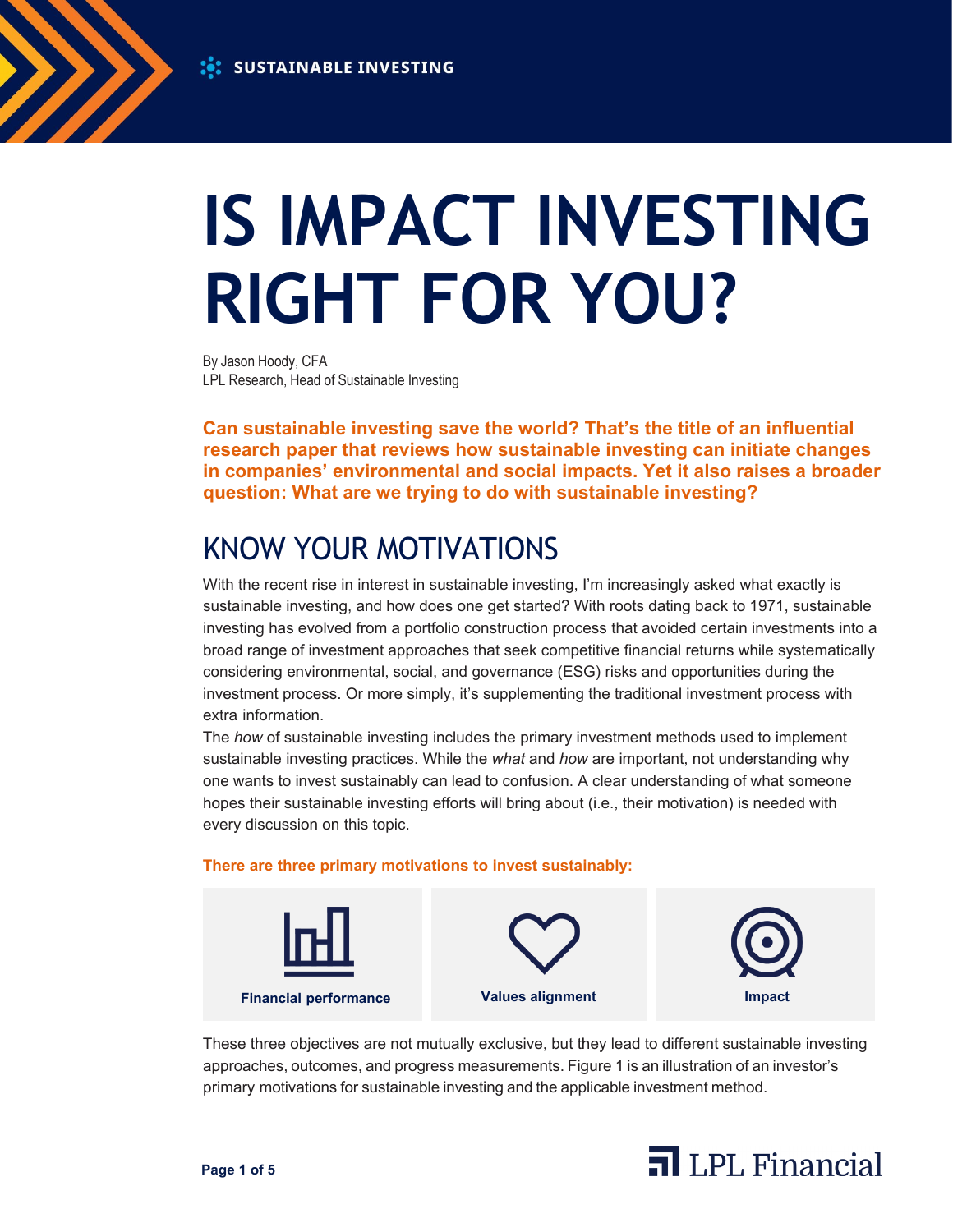

| Figure 1.<br><b>Sustainable Investing</b><br><b>Motivations &amp; Methods</b> |                            | <b>Method</b>                               |                           |                     |                                              |
|-------------------------------------------------------------------------------|----------------------------|---------------------------------------------|---------------------------|---------------------|----------------------------------------------|
|                                                                               |                            | Consider ESG Issues When Building Portfolio |                           |                     | Improve Investees'<br><b>ESG Performance</b> |
| <b>Motivation</b>                                                             |                            | Screening                                   | <b>ESG</b><br>Integration | Impact<br>Investing | Stewardship                                  |
| <b>Financial</b><br><b>Performance</b>                                        | <b>Risk Management</b>     |                                             |                           |                     |                                              |
|                                                                               | Outperformance             |                                             |                           |                     |                                              |
| <b>Values</b><br><b>Alignment</b>                                             | <b>International Norms</b> |                                             |                           |                     |                                              |
|                                                                               | <b>Personal Values</b>     |                                             |                           |                     |                                              |
| <b>Impact</b>                                                                 | Investor Impact            |                                             |                           |                     |                                              |
|                                                                               | Company Impact             |                                             |                           |                     |                                              |

## THREE PRIMARY MOTIVATORS



### **1. Financial performance**

Some investors want to integrate as much ESG information available into their investment process in order to help "see" all relevant risks, while some want to invest in innovative companies with sustainable solutions that will increase future returns. ESG integration intentionally considers ESG factors alongside traditional financial analysis to identify risks and opportunities. Stewardship involves having dialogues with investee companies on ESG issues and exercising ownership rights and a voice to promote change in order to hold investee companies accountable to improve their ESG impacts.

## **2. Values alignment**

Some investors want to ensure that the companies in their investment portfolio follow a principles-based approach to doing business, such as incorporating the Ten Principles of the UN Global Compact. Other investors may want to invest only in companies that are aligned with their own personal values. One approach to exclusionary screens involves aligning with international norms or standards, such as not violating the UN Global Compact. Another approach involves excluding investments in companies, industries, or countries based on moral values, such as tobacco, weapons, and alcohol.

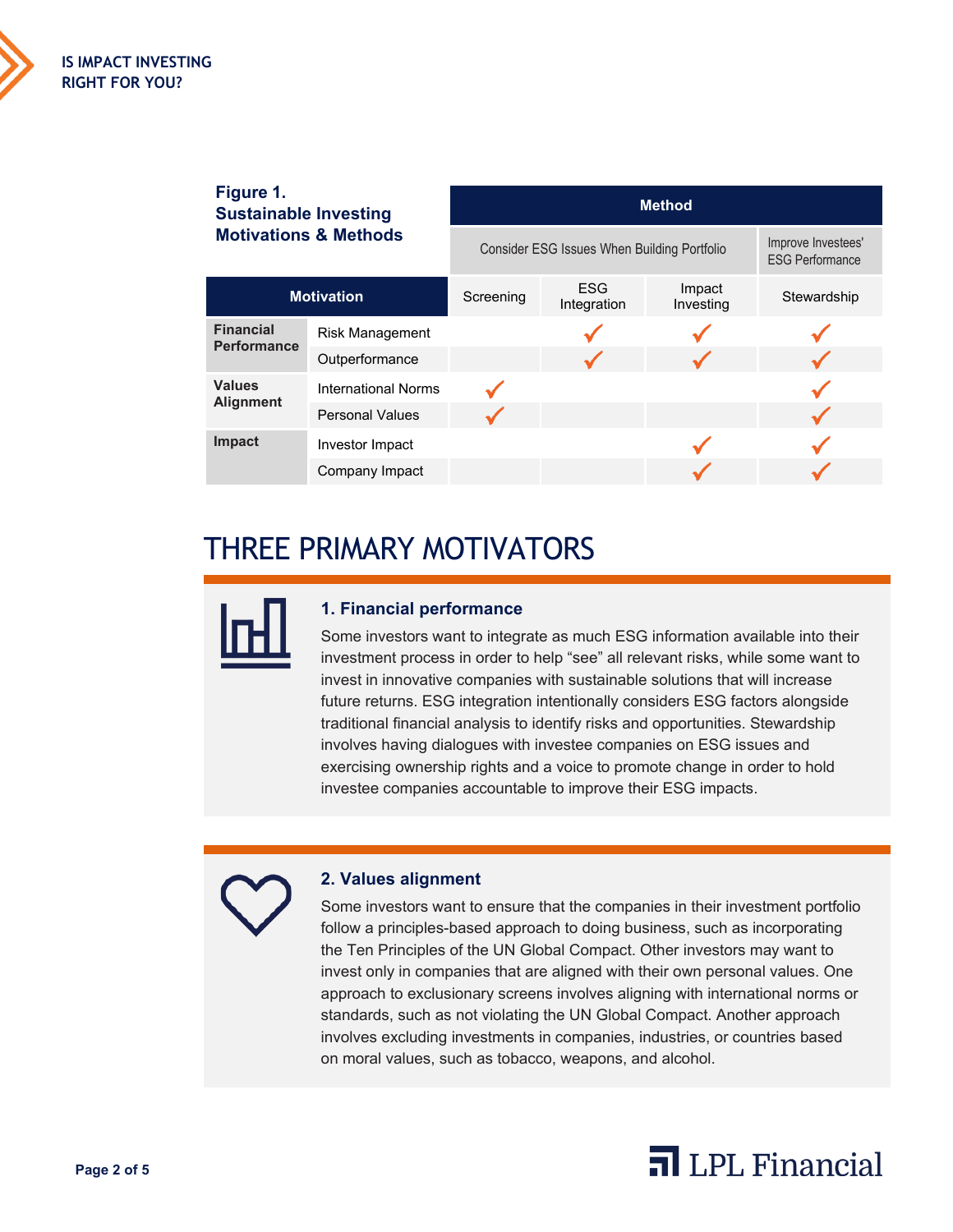#### **3. Impact**

Finally, some investors want measurable impact with their investments, which is fundamentally about triggering or accelerating positive change—either on the part of the investor or the company. Change brought about within a company thanks to investor activities is the investor impact, whereas the change that the company activities achieve in social and environmental parameters is the company impact. The primary mechanisms for investor impact are stewardship, seeking to hold investee companies accountable to improve their ESG impacts, and capital allocation, channeling funds to particular financial assets, such as private debt or equity. The primary mechanisms for company impact are growing the level of company activity and improving the quality of it.

#### **Take a Closer Look at Impact Investing**

**Impact investing can be found in investments such as the Access Community Capital mutual fund (ACCSX) and as a component within the Model Wealth Portfolios (MWP) Sustainable Investing Mutual Fund model available here at LPL.**

**To learn more about impact investing and the motivations behind it, I invite you to read my interview with Ron Homer, one of the pioneers of impact investing.**



## Ron Homer: An Impact Investing Pioneer

Ron Homer is the chief impact investing strategist at RBC Global Asset Management, responsible for leading the firm's impact investing efforts. As an industry veteran who has worked in the financial services industry since 1969, Ron is often asked to consult with leading government officials on a variety of impact issues, including community investing. Community investing is a subcategory within impact investing that includes investments serving low-income and underserved communities. I was able to sit down with Ron

and discuss his background, the motivation for his career in investing, and his creation of an investment solution that ultimately led to channeling assets to underserved communities.

#### **"Neither by itself is enough, in their combination lies our hope for the future"**

**Jason Hoody:** Ron, thank you so much for joining me. For the benefit of those who may not know you, can you please provide a little bit about your background?

**Ron Homer:** Born and raised in the Bedford Stuyvesant section of Brooklyn, NY, I was the oldest child of dreamers who migrated to the

U.S. from the West Indies. Both of my parents were raised by single mothers seeking a better life for themselves and their children. From 1940 to 1960, Bedford Stuyvesant went from 75% white to 85% Black. I grew up as this transition took place, so I witnessed firsthand the impact of the change: less homeownership, more overcrowded living conditions, absentee landlords, less city services, businesses closing, less policing, declining schools, etc.

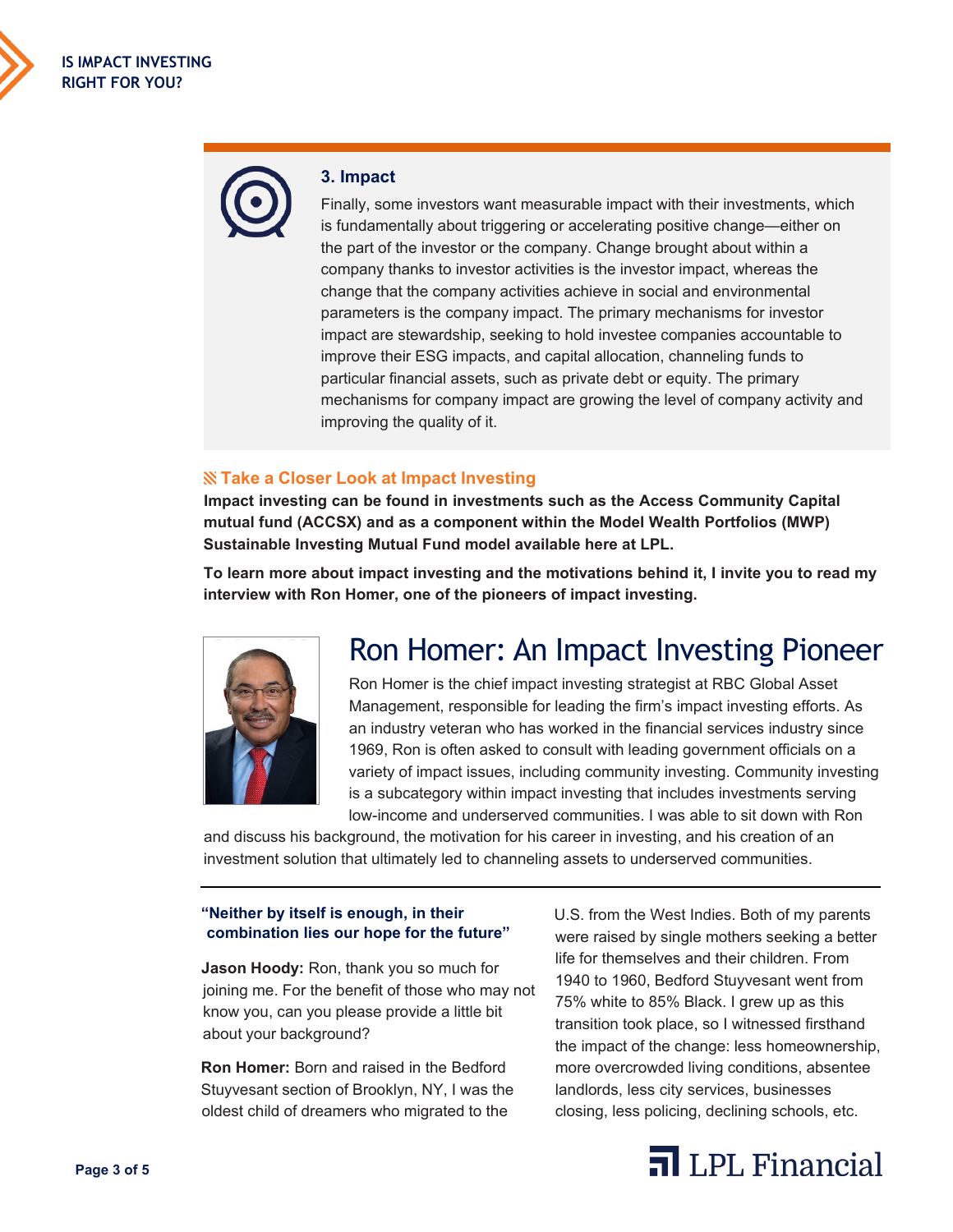In 1967, Robert F. Kennedy helped established the Bedford Stuyvesant Restoration Corporation, one of the first Community Development Corporations in the nation. At that time, he articulated a formula that I believe is as true today as it was then. The program for the development of Bedford Stuyvesant was established to combine the best of community action with the best of the private enterprise system. Kennedy said, "Neither by itself is enough, in their combination lies our hope for the future."

Two months before my college graduation at the University of Notre Dame, I had the opportunity to spend time with Robert Kennedy and his wife, Ethel, in a motorcade as he traveled through South Bend, Indiana, on his way to make a speech at Notre Dame as part of his bid for the Democratic presidential nomination. We drove through the poorest Black sections and poorest white sections of South Bend, and Kennedy saw the combination of desperation and hope of the people living in these neighborhoods, and at one point, he turned to me and said, "If I get elected president, I'm going to need your help to bring about the change needed to expand opportunities for these communities."

That same day, Martin Luther King Jr. was assassinated, and just a few months later, Robert Kennedy was assassinated. The combination of these events led me to begin to explore ways in which I could use the opportunities afforded me in ways to expand opportunities for others. Since those motivating events, my career has been geared towards understanding and building linkages between community, government, and private enterprise for the goal of community economic development.

#### **Expand opportunities for others through community economic development**

**RH (cont.):** I went on to become the first in my immediate family to graduate from college and spent a year providing social

services in South Bend as part of the local federally sponsored Great Society anti-poverty program. It was through this experience that I realized that social change required economic solutions. I went on to get an MBA at University of Rochester and joined a major bank as a management trainee and eventually held a wide variety of lending positions.

At age 32, I became the chief operating officer of the largest Black-owned bank in the U.S., Freedom National Bank of New York. Four years later, in the aftermath of school busing confrontations, I helped establish a Blackowned bank in Boston, Boston Bank of Commerce, becoming its chief executive officer and a principal shareholder. Years later in Boston, I advised Harvard Business School professor and competitive advantage guru, Michael Porter, in forming the Initiative for a Competitive Inner City, a research organization focused on attracting private sector investment in underserved urban centers.

In 1997, I co-founded Access Capital Strategies LLC, an investment advisor specializing in community investments. In 2008, this firm was acquired by RBC Global Asset Management, and 13 years later, I remain with the organization as chief strategist of impact investing. Over several decades and within each of the organizations that I was affiliated with, doors were opened that facilitated more people of color to enjoy the benefits of the American dream of wealth, home ownership, and income appreciation. Today, I continue to work tirelessly to increase access to funding and improve our communities, and I continue to believe that we can all do better if we share our collective wisdom and resources going forward.

#### **How we are helping to make housing more affordable**

**JH:** Ron, can you discuss how you were able to use that background to create an investment solution that is a suitable component of a